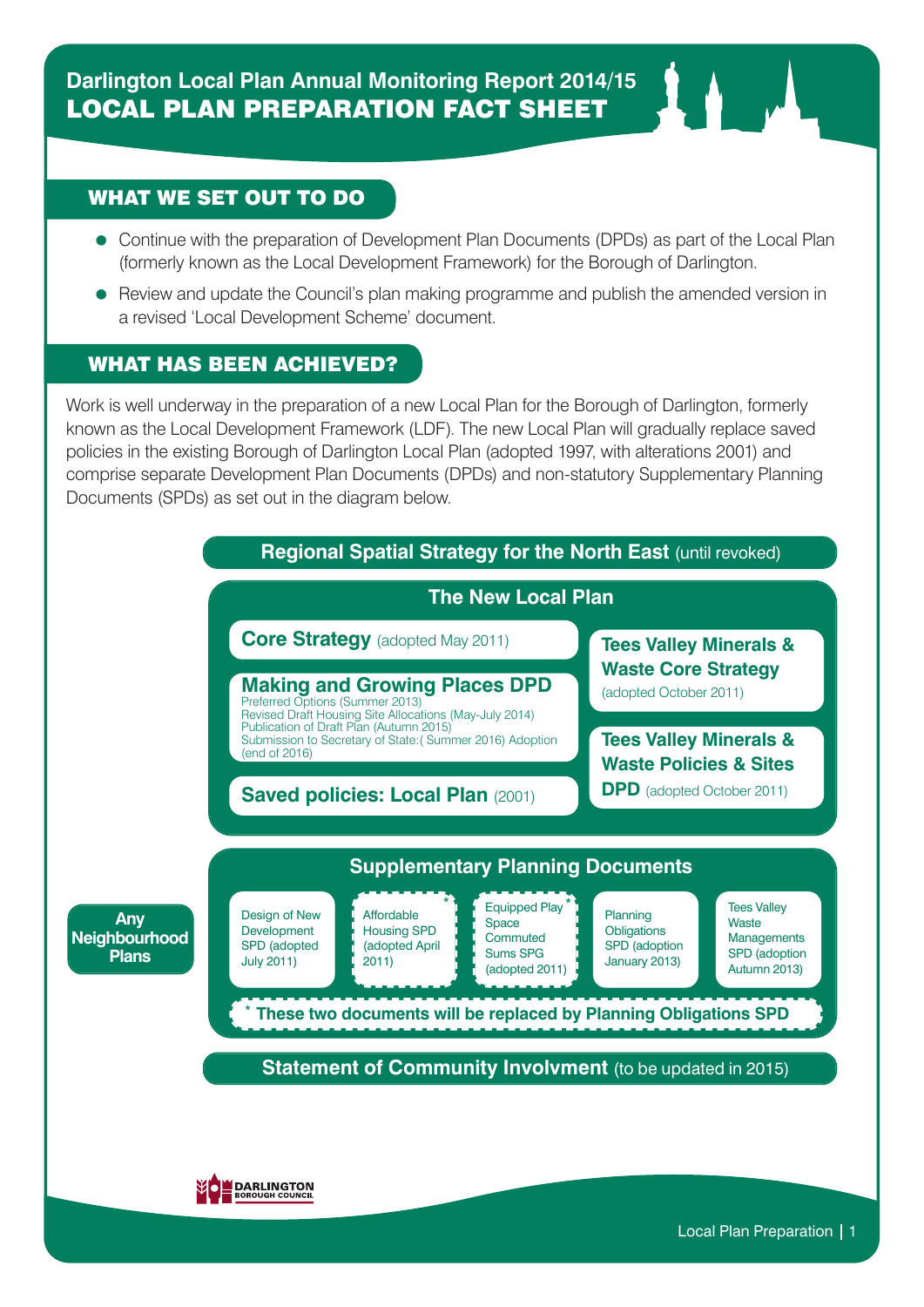**Core Strategy:** The Core Strategy DPD was adopted in May 2011 and contains the strategic policies, long term spatial vision, and locational strategy for the new Local Plan for the Borough of Darlington.

Work on a Borough wide allocations and development management policies document, known as the Making and Growing Places DPD is underway. It will contain land allocations for new housing and employment, retail, open space, sports facilities and other infrastructure. The document will also identify areas where there are restrictions on development for environmental and other reasons and set out development limits for the urban areas and villages.

**Making and Growing Places DPD:** In June to August 2013, the Council consulted on the Preferred Options for the new Making and Growing Places DPD and its accompanying Sustainability Appraisal Scoping Report. In May to July 2014, the Council consulted on the revised draft housing site allocations.

During 2014/15, the Council has progressed other key pieces of work which will help to prepare the evidence base and inform policies within the Making and Growing Places DPD:

- The sixth annual update to Darlington's Strategic Housing Land Availability Assessment (SHLAA) is underway. The updated SHLAA report is due to be published in September 2015. This assesses the potential of the Borough to accommodate housing development over the next 15 years;
- In March 2015, the Council commissioned an update of the Darlington Strategic Housing Market Assessment (SHMA) and Objectively Assessed Housing Need (OAN). The results are expected in Autumn 2015.
- Transport modelling work has been commissioned. A key part of this is a strategic model covering the main urban area of Darlington. This will examine existing traffic conditions and then apply projected growth in terms of proposed housing and employment allocations to the model with scenarios of different mitigation measures included. This work will cover the timescale of the plan period while also forecasting beyond to 2030 and final results are expected in late Summer / Autumn 2015
- A revised Local Development Scheme was agreed at the Council's Cabinet Meeting in October 2014.

However, there have been a number of factors that have caused the timetable for the preparation of the Making and Growing Places DPD to slip and the Council is now anticipating Publication of the Pre-submission Draft MGP in late Autumn 2015. Key factors that have caused delay in the preparation timetable are summarised below:

- Transport modelling work as set out above
- A recent planning appeal decision (12th January 2015) which allowed up to 250 new homes on another site on the northern edge of Middleton St. George found that at this time, the Council cannot demonstrate a five year supply of suitable, available and deliverable housing land. This is because the Council does not have an up to date objective assessment of housing need (OAN). As a result, the Council has commissioned work that will provide an updated Objectively Assessed Housing Need. The results will not be available until late Summer / Autumn 2015 and so this has caused delay to the Local Plan preparation timetable.

The Council will need to respond to any further modifications to the planning system or planning regulations.